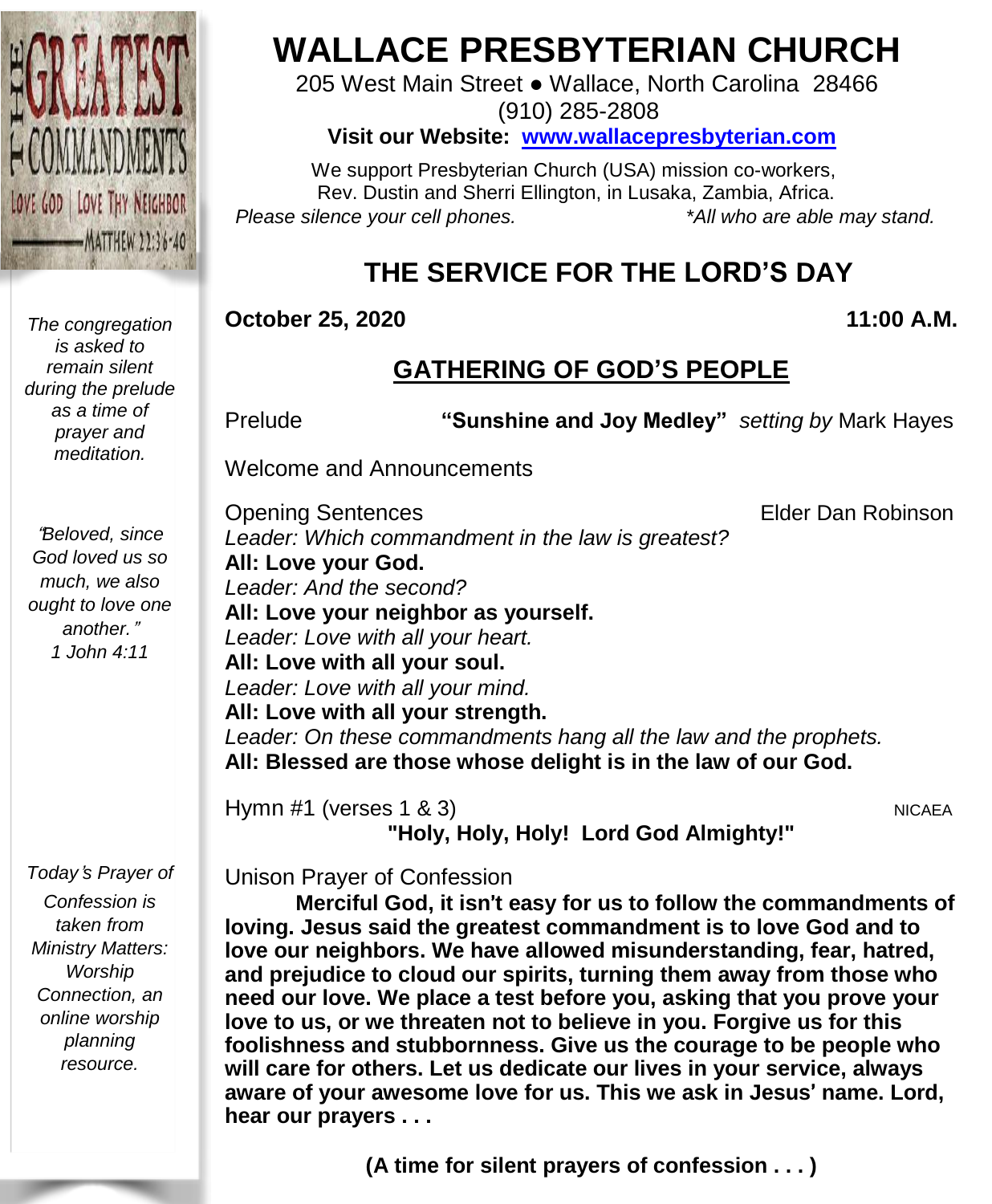"*In this is love, not that we loved God but that he loved us and sent his Son to be the atoning sacrifice for our sins.*" *1 John 4:10*

Responsive Assurance of Pardon *Leader: In God's Kingdom, all are loved for who they are, not what they do.* **All: In God's Kingdom, all are forgiven for what they do, and don**'**t.** *Leader: In God's Kingdom, all are welcomed and fed by God's grace and hope.* **All: Forgiven, loved, sent forth, we are not far from God's Kingdom!**

**Thanks be to God!**

Gloria Patri **Glory Be to the Father Glory be to the Father, and to the Son, and to the Holy Ghost; as it was in the beginning, is now, and ever shall be, world without end. Amen, amen.**

## **PROCLAIMING GOD'S WORD**

Children's Sermon

Prayer for Illumination

**Holy and gracious God, may your Holy Spirit give us a spirit of wisdom and revelation, so that, with the eyes of our hearts enlightened, we may know the hope to which Christ has called us, the riches of his glorious inheritance among us, and the greatness of his power for those who believe. Amen.**

Old Testament Lesson *Deuteronomy 6:1-9* Elder Dan Robinson Gospel Lesson *Matthew 22:34-40* Sermon **"The Core of the Gospel"** Dr. Philip K. Gladden

A Time for Silent Reflection

Pastoral Prayer with the Lord's Prayer

**Our Father who art in heaven, hallowed be Thy name. Thy kingdom come, Thy will be done, on earth as it is in heaven. Give us this day our daily bread; and forgive us our debts, as we forgive our debtors; and lead us not into temptation, but deliver us from evil. For Thine is the kingdom and the power and the glory, forever. Amen.**

*their brothers or sisters, are liars; for those who do not love a brother or sister whom they have seen, cannot love God whom they have not seen.*" *1 John 4:20*

"*Those who say,* '*I love God,*' *and hate*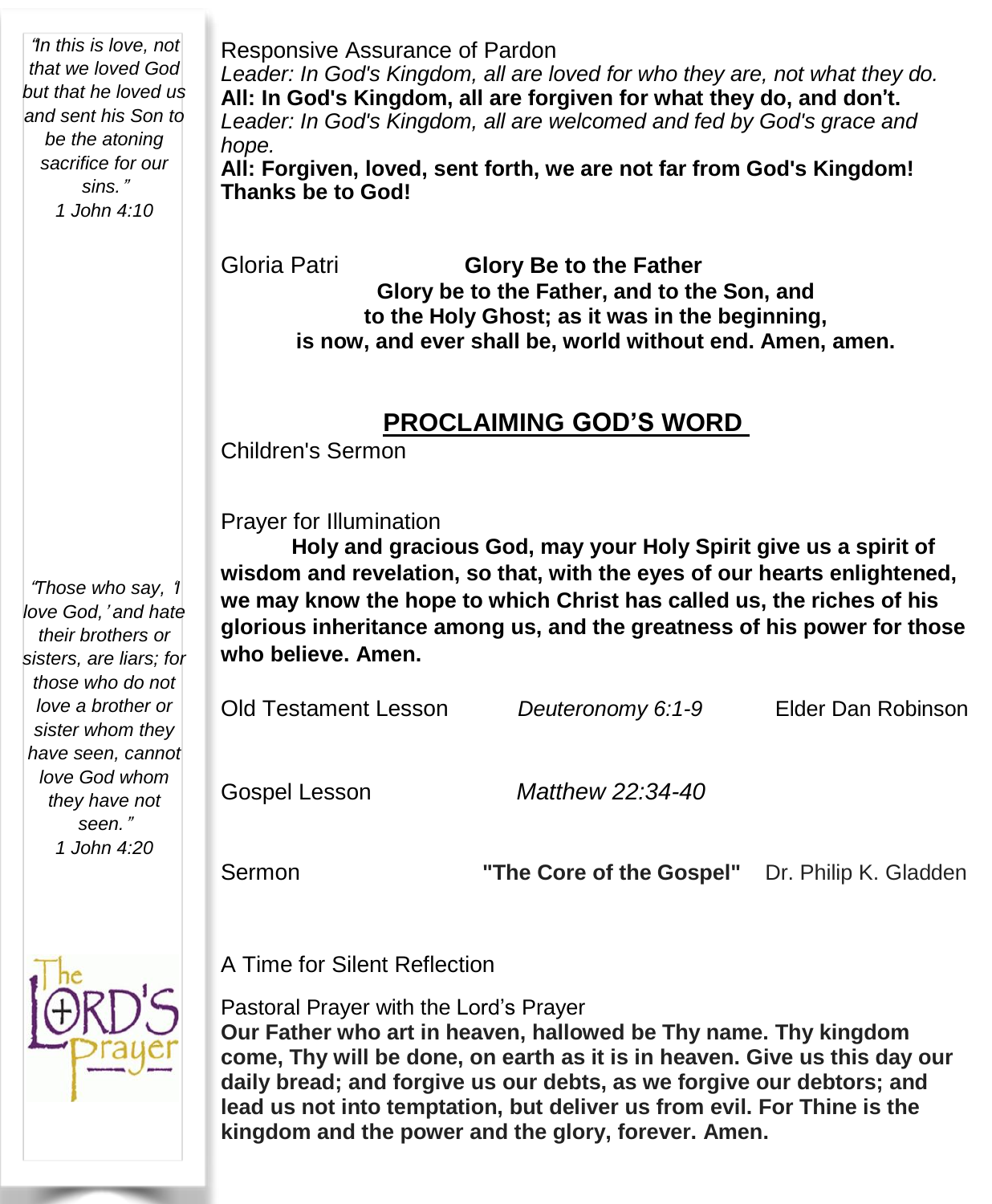# **GIVING THANKS TO GOD**

"*For God so loved the world that he gave his only Son, so that everyone who believes in him may not perish but may have eternal life.*" *John 3:16*

Affirmation<sup>®</sup>

Presentation of Tithes and Offerings

### FEED OUR HUNGRY CHILDREN BACKPACK/MINISTRY OFFERING

Offertory **"Holy, Holy, Holy"** *setting by* Mark Hayes

Doxology and Prayer of Dedication *Praise God from whom all blessings flow; Praise Him all creatures here below; Praise Him above ye heavenly host; Praise Father, Son, and Holy Ghost. Amen.*

 **I believe in God the Father Almighty, Maker of heaven and earth.** Benediction The Affirmation of Faith: The Apostles' Creed **And in Jesus Christ his only Son our Lord; who was conceived by the Holy Ghost, born of the Virgin Mary, suffered under Pontius Pilate, was crucified, dead, and buried; he descended into hell; the third day he rose again from the dead; he ascended into heaven, and sitteth on the right hand of God the Father Almighty; from thence he shall come to judge the quick and the dead. I believe in the Holy Ghost; the holy catholic Church; the communion of saints; the forgiveness of sins; the resurrection of the body; and the life everlasting. Amen.** Hymn #63 (verses 1 & 2) **"The Lord Is God"** AZMON

*The commandment we have from him is this: those who love God must love their brothers and sisters also.*" *1 John 4:21*



Postlude

 *The flowers in the sanctuary today are given in honor of Dan & Tanya Robinson's 29th Anniversary today, October 25. Happy Anniversary!*